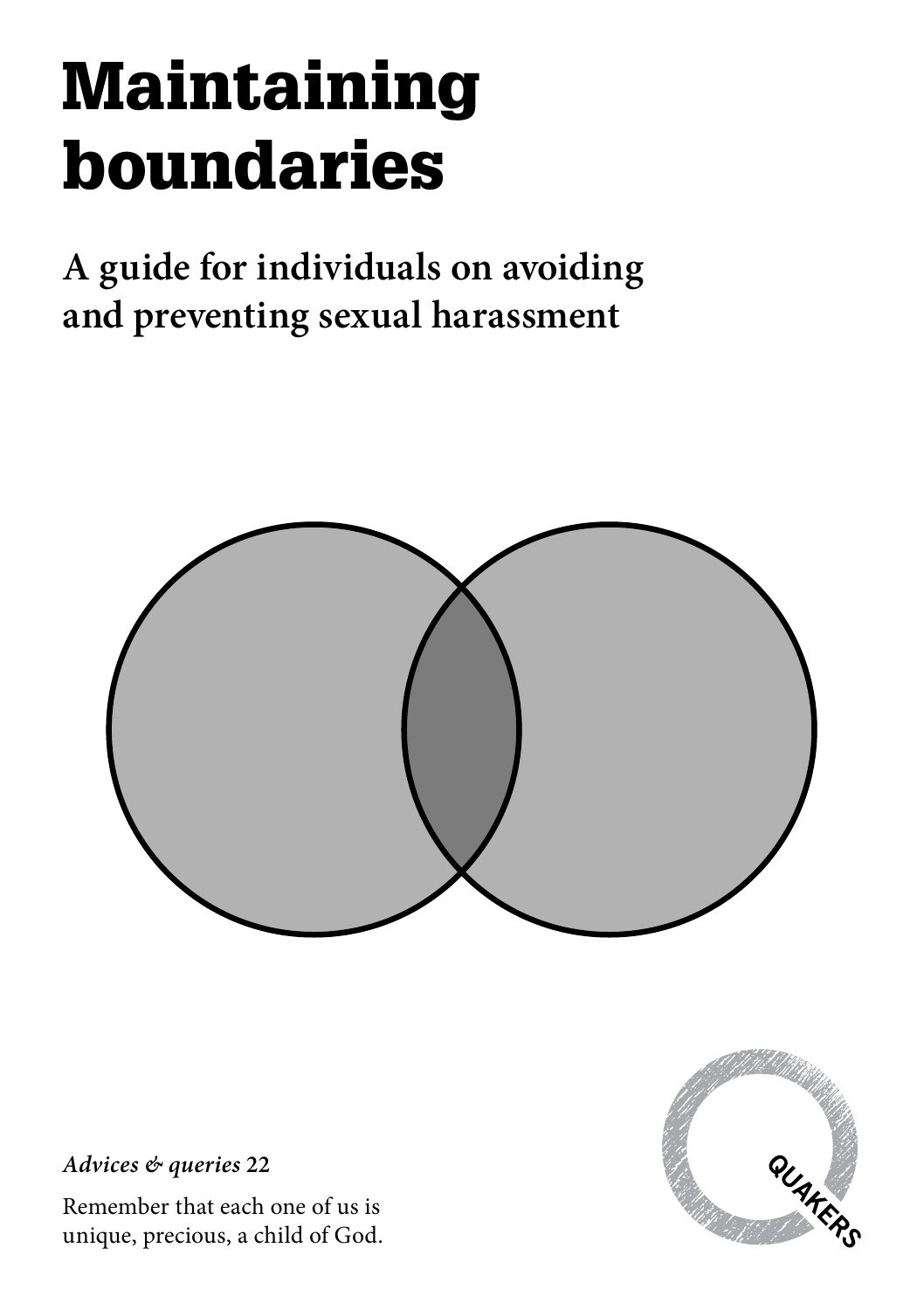# Balance and boundaries

## **What are the Quaker standards in our dealings with others?**

We need first to be clear on our agreed boundaries of what is acceptable. Beyond them, there are unwelcome, inappropriate forms of sexual behaviour which are considered to be an affront to human dignity. These range from sexual harassment to sexual assault. It is possible to harass without intending to do so, perhaps without even being aware of it.

It can often occur where there is a clear imbalance of power, although it can also arise between peers.

#### **What is unacceptable sexual behaviour?**

- Unwelcome remarks, jokes, teasing, innuendo, language or gestures
- Sexual exhibitionism, including carelessly seductive behaviour
- Unwanted touching or closeness, including unwanted hugs or patting and other unwelcome physical contact
- Pressure to spend time together
- Demands or pleas for sexual favours.

# **Ways you could deal with unwelcome attentions**

If possible, make it clear that such behaviour is unwelcome and unacceptable. Say 'NO'.

You may wish to speak to someone you can trust: a friend, a facilitator, an elder or an overseer. The old saying 'a trouble shared is a trouble halved' has much to be said for it.

Rest assured that anything you say will be treated as confidential, unless anyone (you or another person) is at risk of harm. If this is the case, the appropriate authorities must be informed, and it will be necessary to discuss with you how this will be done. No action will be taken without your knowledge.

Remember that by reporting the incident, you may prevent others being harassed by the same person.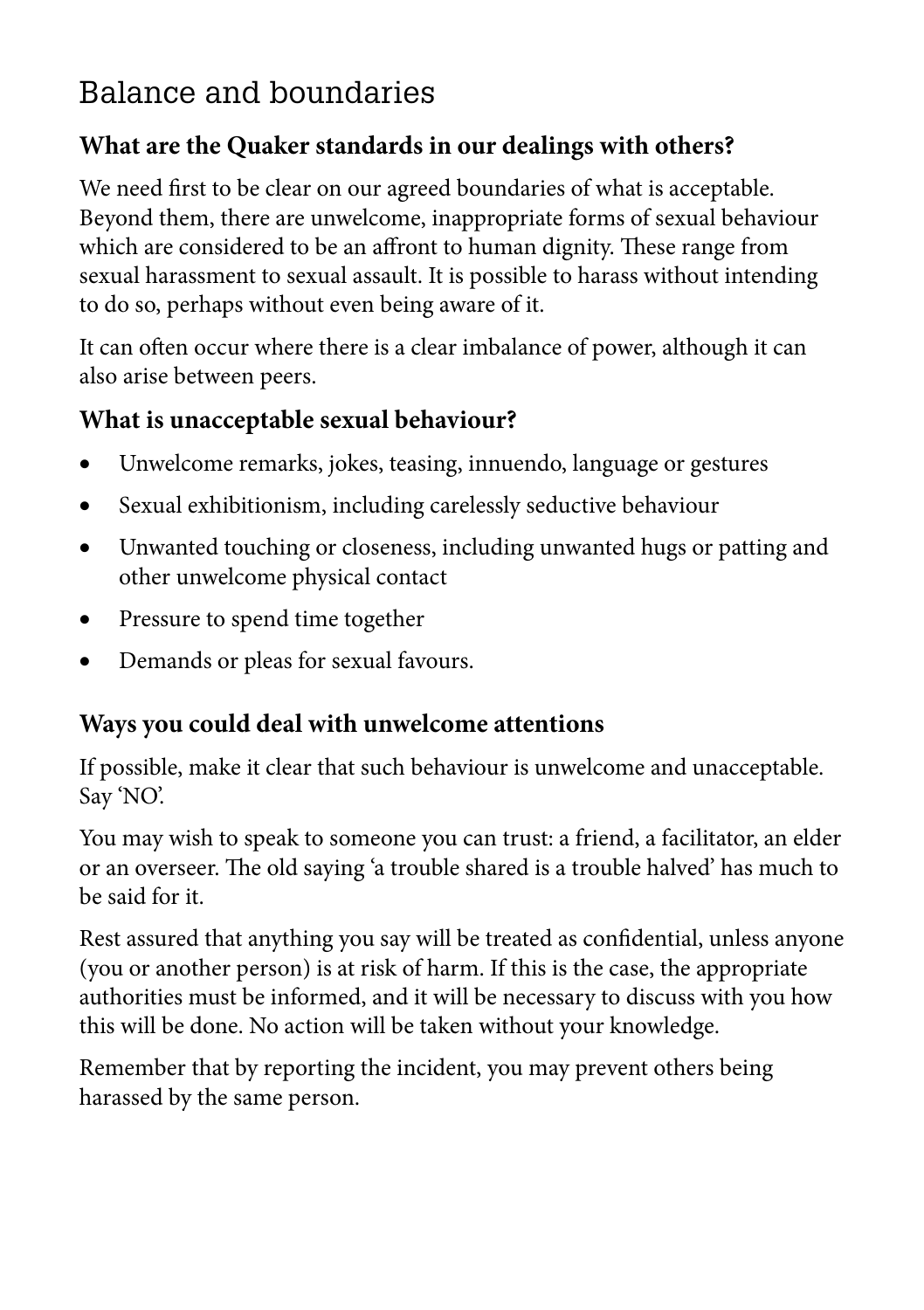## **Other action that may be taken**

The meeting, or the organisers of the day or residential event, will have already drawn up a list of basic principles for dealing with such issues.

The person to whom you report the incident will try to get to know the people involved in order to reduce the risk of misunderstanding or unfairness. At the same time she or he will try not to underestimate the problem.

He or she will assess (perhaps with a colleague, but always in confidence and with your permission) what help is required and who should give it, and will do their best to make sure that the offending behaviour ceases. Careful listening and a sense of support may be all that is needed.

If this is not sufficient, help will be given to work out and initiate an appropriate course of action.

There will be a follow-up discussion, if you wish it. Confidentiality will be maintained.

"Guided by the Light of God within us and recognising that of God in others, we can all learn to value our differences in age, sex, physique, race and culture. This enables mutual respect and self-respect to develop, and it becomes possible for everyone to love one another as God loves us. Throughout our lives, we see ourselves reflected in the facial expressions, verbal comments and body-language of others. We have a responsibility to protect each other's self-respect."

*Quaker faith & practice* 23.33

This text and the companion leaflet *Maintaining safe communities: information and guidance for Quaker meetings on dealing with sexual harassment* can be downloaded from www.quaker.org.uk/resources-eldership-and-oversight in a format that can be photocopied as needed.

Copies can also be obtained from Quaker Life. Email qladmin@quaker.org.uk or telephone 020 7663 1143.